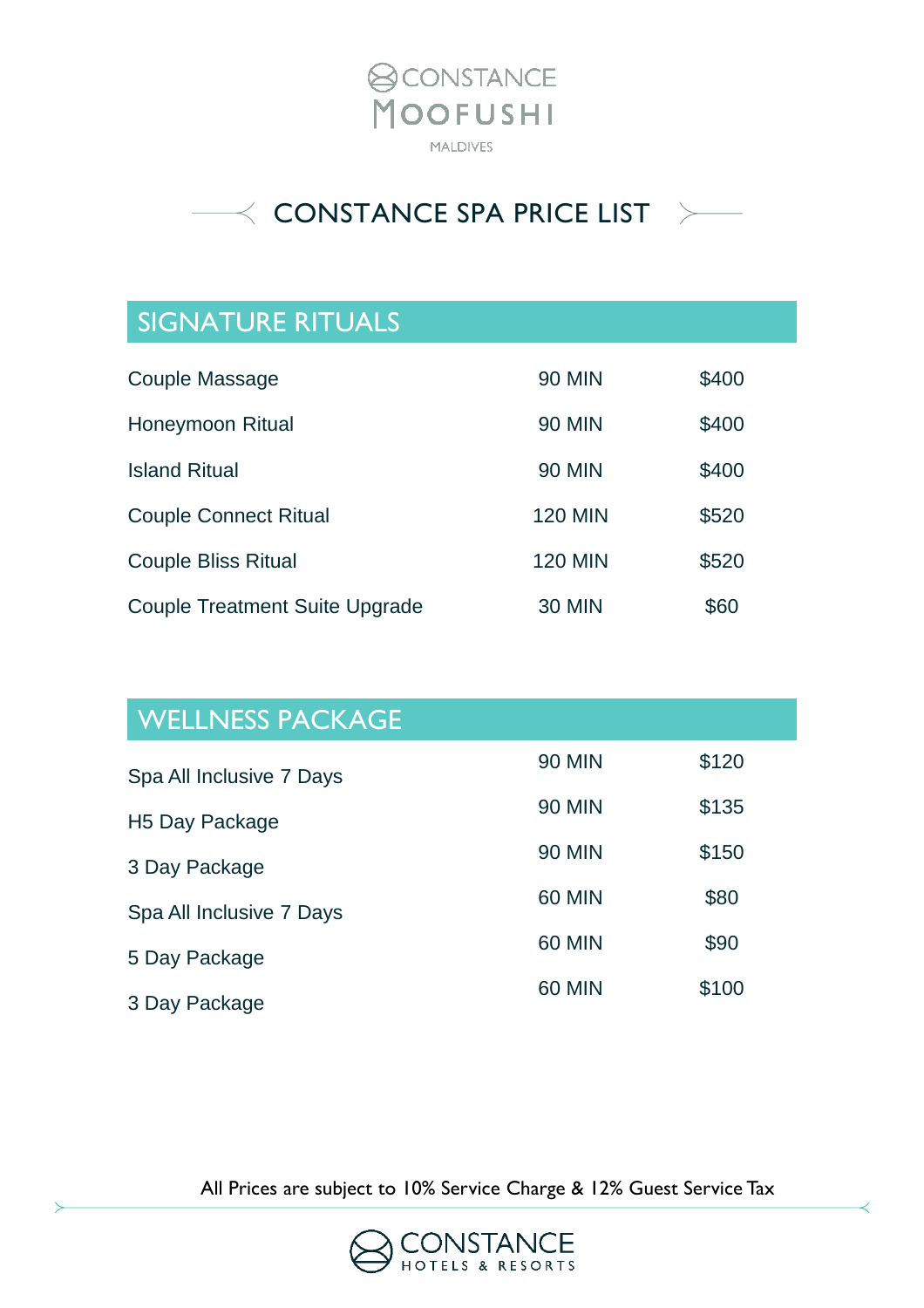



## WELLNESS BODY CARE

| <b>Signature Massage</b>            | <b>90 MIN</b> | \$170       |
|-------------------------------------|---------------|-------------|
| Classic U Spa Massage               | 60 /90 MIN    | \$130       |
| <b>Hot Stone Massage</b>            | <b>90 MIN</b> | \$170       |
| <b>Therapist Speciality Massage</b> | <b>90 MIN</b> | \$170       |
| <b>Balinese Massage</b>             | 60 /90 MIN    | \$130       |
| <b>Ayurvedic Massage</b>            | <b>90 MIN</b> | \$170       |
| <b>Thai-Shiatsu Massage</b>         | <b>90 MIN</b> | \$170       |
| <b>Sports Massage</b>               | 60 /90 MIN    | \$130/\$160 |
| <b>Back &amp; Shoulder Massage</b>  | <b>50 MIN</b> | \$110       |
| Foot Massage                        | <b>50 MIN</b> | \$110       |
| <b>WELLNESS SKINCARE</b>            |               |             |
| <b>Classic Spa Facial</b>           | <b>60 MIN</b> | \$130       |
| Refreshing Spa Facial               | <b>30 MIN</b> | \$75        |
| <b>BODY TREATMENTS</b>              |               |             |
| <b>Classic Body Treatment</b>       | <b>60 MIN</b> | \$130       |
| <b>Exotic Body Scrub</b>            | <b>45 MIN</b> | \$95        |
| After Sun Repair Wrap               | <b>45 MIN</b> | \$95        |

All Prices are subject to 10% Service Charge & 12% Guest Service Tax